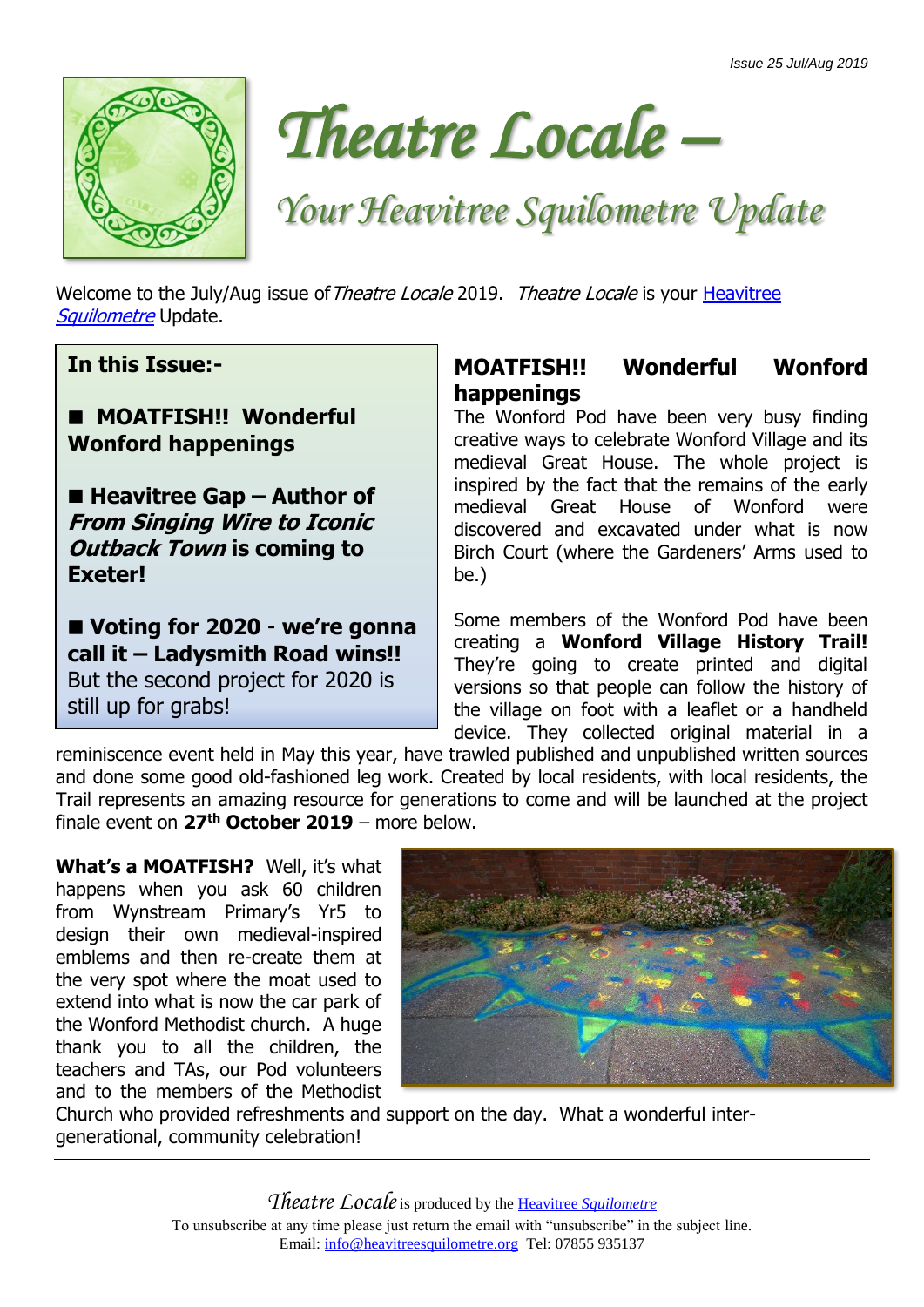

House itself. The Pod have met with one of the excavation team at County Hall and have learned that medieval manor houses of this type – with a moat – are rare in Devon and that the earliest finds from the moat are roof tiles that date to the late  $12<sup>th</sup>$  century, that is around 1180-1200 i.e. the time when Richard the Lionheart was fighting his crusades, making this a very special site indeed.

The Pod hopes to have the Interpretation Board ready for the project finale and have formally invited Cllr Olwen Foggin, a true

Wonford "Maid", to unveil it as part of a procession leading to further medieval themed celebrations at the Wonford Community and Learning Centre – all part of the project finale on **Sunday 27th October 2019**. There will be events all day, including Trail Guide tours, a procession, music and

**The Great House Interpretation Board**

*The Wynstream children, working with Interwoven artists, created 20 medieval-inspired images in stencil that can be re-created and used to bring colour and local input to the Interpretation Board.*

Some of the Pod have been working on raising funds, clarifying permissions and designing content for an Interpretation Board

that will give more detail about the early medieval Great



*The Wonford Great House logo was designed especially for the project by local artist Steven Bramble*

entertainment in the evening. The Pod are working hard on all the details right now so please save the date in the diary and watch out for more as it is confirmed. And, remember, the Pod is always open to more members, ideas and hands-on help, so if you'd like to be a part of the team and have a say, just get in touch!

The Wonford Pod would like to take this opportunity to thank the ECI Community Builders for Heavitree and Wonford who have been brilliant. Our ECC and DCC councillors for both areas deserve huge thanks as they have chosen to support this project through Ward Grants, Locality Budget and a Making the Connection award. They'd also like to thank Interwoven Productions CIC for providing a governance framework for the work and RAOB Exeter for their kind support.





**PRODUCTIONS CIC** 

RAOB Exeter

There's more in this bumper issue! Read on ….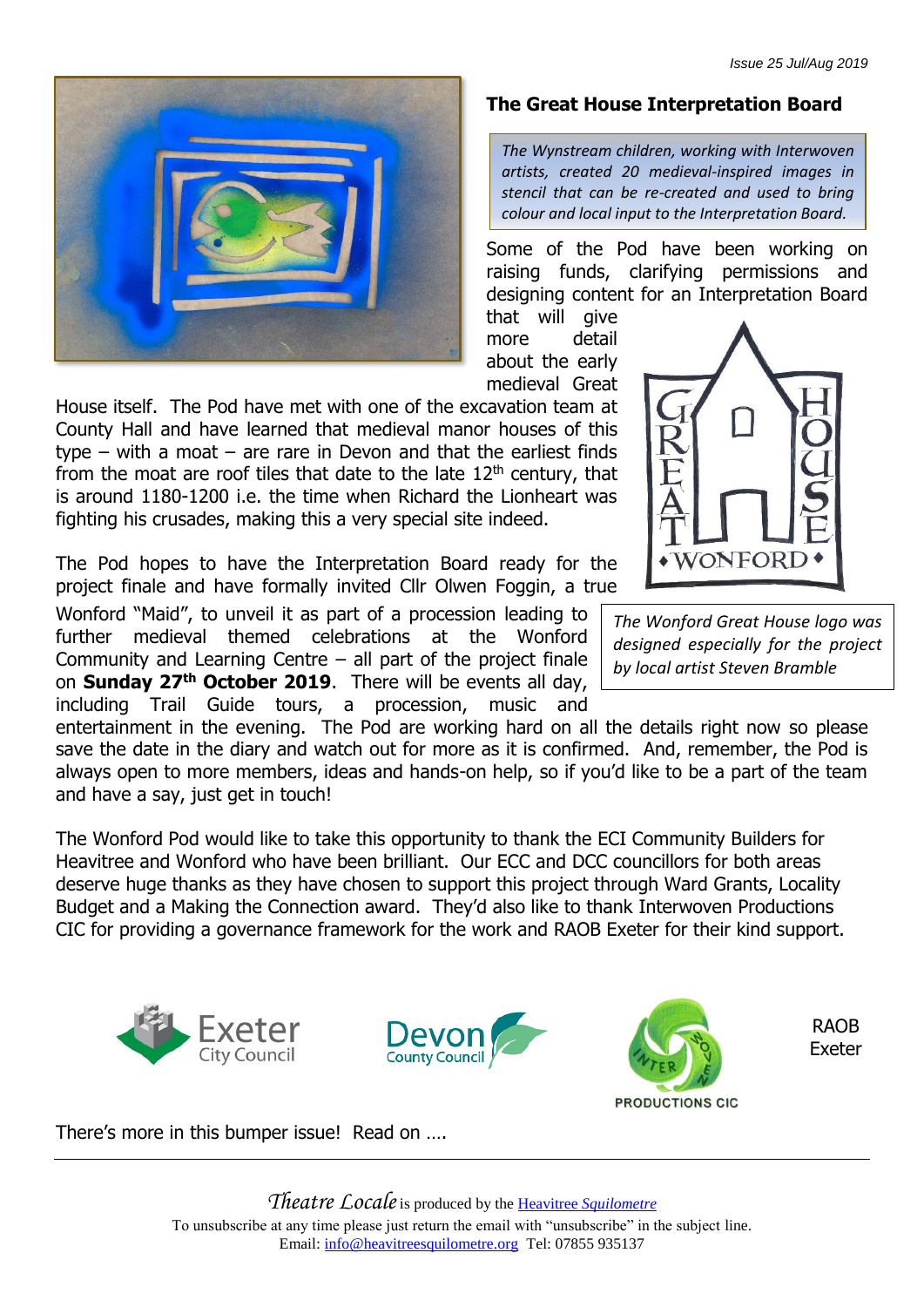### **Heavitree Gap – Author of From Singing Wire to Iconic Outback Town is coming to Exeter!**

Stuart Traynor, author of this comprehensive history of the settlement of Alice Springs, is coming to Heavitree, Exeter! JoJo Spinks of the Heavitree *Squilometre* was put in contact with Stuart back in 2015 when we first started talking with the Akeyulerre Healing Centre in Alice. He was kind enough to let her see an extract from his then forthcoming book. Amidst fascinating details about early surveys for the overland telegraph line, the book contains several references to William Mills, his origins in Devon and his role in the re-naming of the



Alice Springs waterhole and the Heavitree Gap in the McDonnell Ranges.

*"Mills and two others headed off to Temple Bar on 7 March [1871]. They got there four days later and continued east another 15 kilometres to a much bigger gap in the range. Mills called this one Heavitree Gap after his school in Devon in the south of England. He was unaware of its spiritual significance to the local Arrernte (a-ren-ta) people who call it Ntaripe (n-tuh-rip-a)". p 32* **Alice Springs: From Singing Wire to Iconic Outback Town**. By Stuart Traynor (Adelaide: Wakefield Press, 2016), pp.456, AU\$39.95 (pb).

Stuart plans to visit Heavitree on 28<sup>th</sup> September 2019 and has even offered to host a talk. We've passed him the contact details for the Heavitree Local History Society but if anyone else has any other ideas of how we might welcome Stuart then please do get in touch.

We're also really pleased to say that the Akeyulerre Healing Centre recently gained \$5M support for a new Arrernte Living Culture Centre – [https://www.facebook.com/Akeyulerre/.](https://www.facebook.com/Akeyulerre/) A group of residents from Heavitree, Exeter clubbed together, back in 2015 and made a purchase from the Healing Centre's social enterprise. They used the opportunity to say hi, from one community to another, whilst gaining some gifts-with-a-difference for Christmas that year!



If you fancy doing the same you can find their bush products here - <http://www.akeyulerre.org.au/orders/>

If you make an order, though, be sure to say hi from Heavitree, Exeter and to extend the conversation that we've been having with Arrernte groups and individuals, and indeed the whitefellers, of Alice Springs. For us at the Heavitree Squilometre, it's not about reparations or apologies for the Heavitree Gap renaming, those are not ours to give. It's about finding the right conversations for the future; PEOPLE TO PEOPLE, PLACE TO PLACE, ONE COMMUNITY TO ANOTHER.